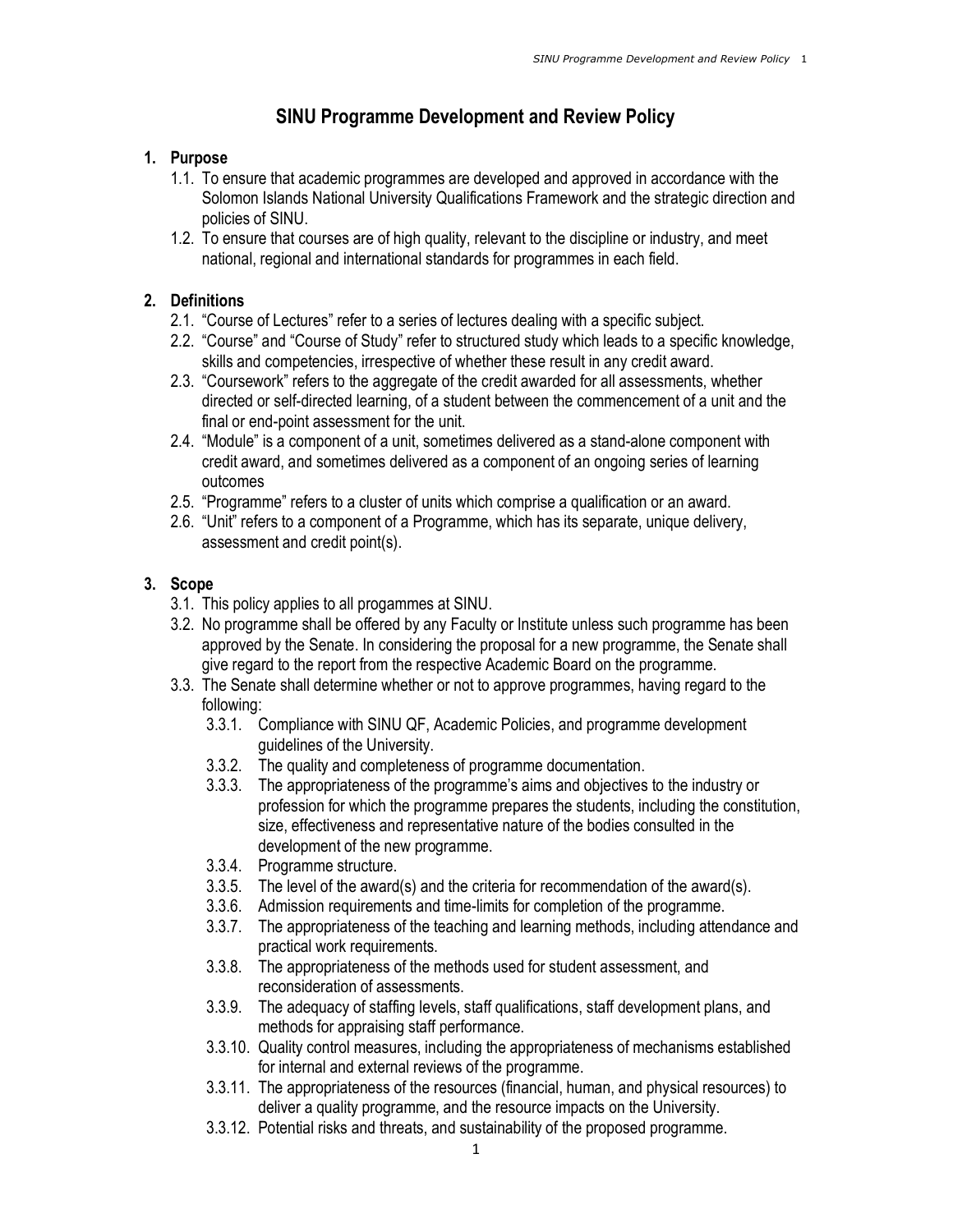- 3.3.13. Any other matter considered necessary for ensuring quality standard of the programme.
- 3.4. When there is conflict between this policy and specific programme document regulations, the provisions of this policy shall apply.

#### 4. Approval for Development of New Programmes

- 4.1. Sections which intend to develop new programmes should submit a paper to the Senate (through the respective Academic Board), providing a prima facie justification for the development of a new programme.
- 4.2. Senate may occasionally require sections to develop new programmes. In such cases, the section shall expeditiously develop the programme.
- 4.3. Actual detailed development of the proposal should proceed only upon Senate endorsement for the programme development to commence.

#### 5. Programme Development Processes

- 5.1. Upon approval from Senate, the proposer shall develop the programme document and submit the same, through the processes, to the Senate for approval.
- 5.2. Programme document must contain details on each unit in the programme, which shall be developed as per the provisions of the University Quality Assurance Manual.
- 5.3. Senate approval signifies approval to offer the programme.
- 5.4. Not all programmes need to be offered each year. Each programme marketing must specify the dates for the programme offer, and, if the programmes may not be offered after a specified number of cohort enrolment(s), clearly specify the details on the programme offers.
- 5.5. After approval and before commencement of a new programme, the School Academic Board is responsible for ensuring that there is full compliance with the approved programme document.
- 5.6. Figure 1 shows the process of programme development and approval.

#### 6. Short Course / Industry Training Course Development & Review Processes

- 6.1. All development of short courses for industry training shall follow the processes contained in the Industry Training Course Development and Review Manual.
- 6.2. Senate shall ensure that there is in place an Industry Training Course Development and Review Manual, which shall regulate, inter alia, industry course and programme development, delivery and reviews.
- 6.3. When there is conflict between this policy and Industry Training Course Development and Review Manual, the provisions of this policy shall apply.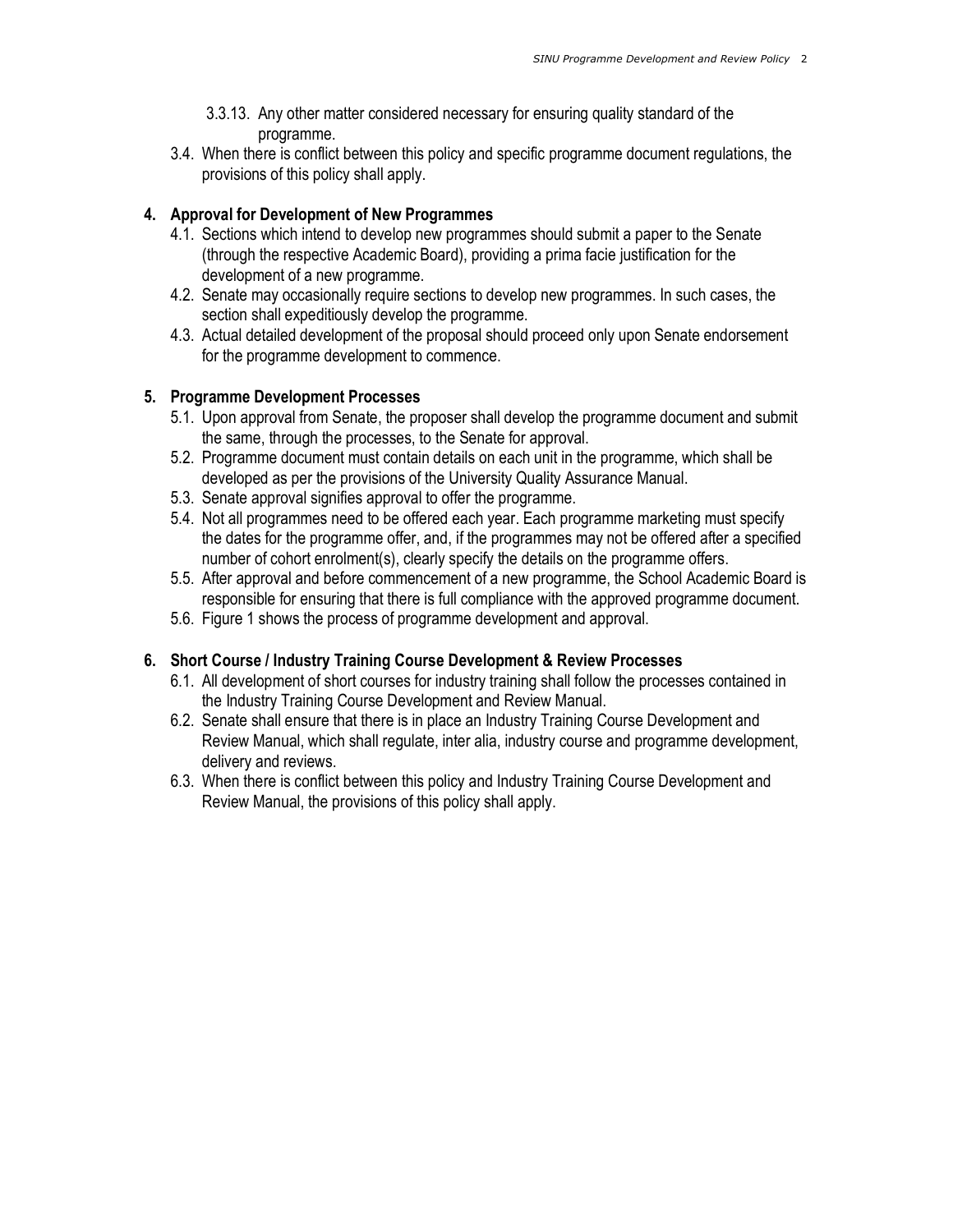

#### Figure1: Programme Development and Approval Flow Chart

#### 7. Programme Monitoring and Review

- 7.1. All programmes at SINU are subject to on-going internal and external evaluation and monitoring. The purpose of monitoring and review is to ensure that SINU's programmes are maintained at high quality; are responsive to changes in knowledge, technology and society expectations; and meet the requirements of stakeholders.
- 7.2. Evaluation and monitoring will include regular review of programmes. Input from students and staff, as well as external stakeholders (for example, graduates, moderators, employers and professional individuals and groups) would be considered and discussed at the relevant Programme Advisory Committees to ensure on-going enhancement of the quality of SINU programmes.
- 7.3. A regular cycle of feedback on units in a programme from students and teaching staff is encouraged. A student evaluation of each unit should occur every time a unit is offered. Where concerns have been raised by students or staff about the quality of a unit, these need to be examined and addressed as appropriate. All monitoring will be reviewed by the Department, the School and the Faculty Academic Boards and reported to the Senate annually.
- 7.4. It is the responsibility of each Dean to produce to the Senate at least one programme monitoring and review report from each Programme Advisory Committee per 12 months.
- 7.5. Deans must ensure that there is in place one Programme Advisory Committee per programme offered in the Faculty, and that these should meet at least once a year for the programme monitoring and review.
- 7.6. Graduating Year Review: The Graduating Year Review (GYR) is intended to assure the University that the programme has been delivered according to the approved curriculum and meets an acceptable standard of delivery in relation to SINU regulation and policies. A Graduating Year Review will occur for new qualifications and major subjects in accordance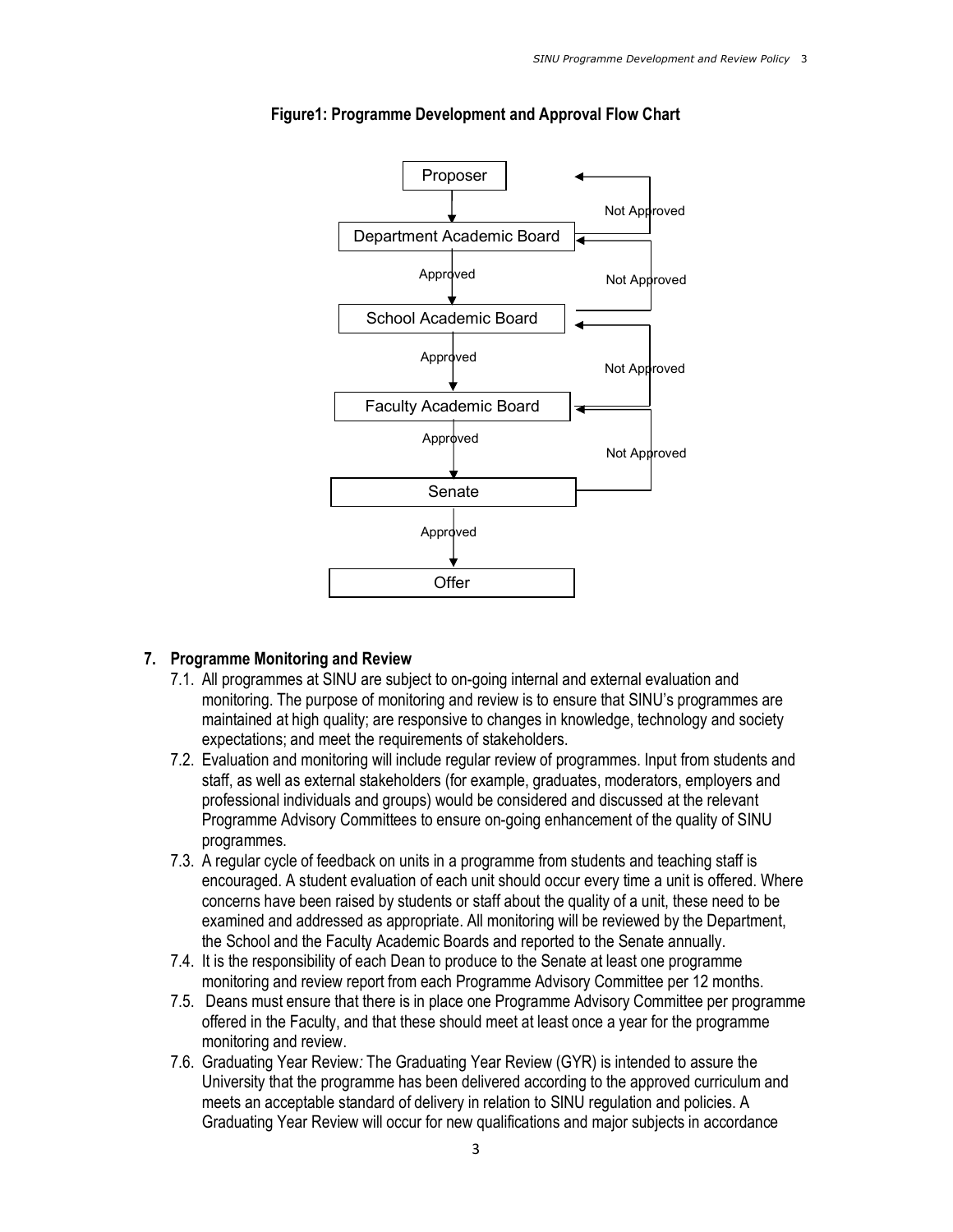with the requirements of the Quality Assurance Committee. The review will normally take place following the graduation of the first cohort of students.

- 7.7. External Review: Programmes
	- 7.7.1. The purpose of an external review is to provide confirmation of the programme's continued fitness for purpose, the effectiveness of the annual monitoring and review processes, and programme delivery and assessment methods.
	- 7.7.2. External review is normally undertaken by one expert in the field. But occasionally SINU may appoint a team to carry out the external review. Team reviews are normally done for a cluster of related programmes.
	- 7.7.3. The Dean/Director, in consultation with the Department, the School (or Institute), recommend to the Pro-Vice Chancellor (Academic) 3 names for external reviewers. The PVCA shall select one person from the list for the external review.
	- 7.7.4. An external review of each programme shall be carried out every three to five years.
- 7.8. External Review: Departments, Schools, Faculties, Institutes and Centres
	- 7.8.1. There shall be external reviews of every department, school, faculty, centre and institute of SINU at least every 7 years.
	- 7.8.2. The purpose of this external review is to provide an assessment of the quality of the processes, offerings, staffing, management, viability, and strategic fits of each of these entities.
	- 7.8.3. This External review is normally undertaken by one expert in the field. But occasionally SINU may appoint a team to carry out the external review.
	- 7.8.4. The Pro-Vice Chancellor (Academic), in consultation with the Dean/Director recommend to the Vice Chancellor names of 3 experts who are competent to carry out such a review. The VC shall normally select one person from the list for the external review. The VC may make a direct appointment of an external reviewer who has a superior academic or professional standing than those on the list proposed to him.

## 8. Professional Accreditation Review

- 8.1. Certain programmes would require professional accreditation in order for the graduates to become members or affiliates of the respective professional body, and/or to get employment.
- 8.2. SINU shall cooperate fully with professional accreditation bodies for assessment and reviews of SINU programmes which fall in this category.
- 8.3. There are two types of accreditation bodies those which are established by law and empowered to accredit qualifications, and those which are voluntary for professions but which, under their own processes or obligations, seek to accredit qualifications.
- 8.4. SINU shall actively seek out professional bodies in the country which, under law, carry out such accreditation and make it a priority for such accreditation to take place. For bodies which are not established by law, SINU shall assess the bona fide of each body prior to making a decision on their status.
- 8.5. Deans are responsible for preparing all their programmes for accreditation that so need accreditation.
- 8.6. Professional accreditation of a programme does not necessarily eliminate the need for SINU's own monitoring and review processes. The Senate shall make the decision on exempting specified programmes from undergoing SINU's own review process.

## 9. Quality Assurance

- 9.1. All programmes at SINU shall be subject to Quality Assurance.
- 9.2. Senate shall ensure that the University has in place a Quality Assurance Manual, which shall regulate quality assurance, and provide for the processes and procedures for programme development and reviews.
- 9.3. The Senate shall establish a Quality Assurance Committee (QAC) comprising one